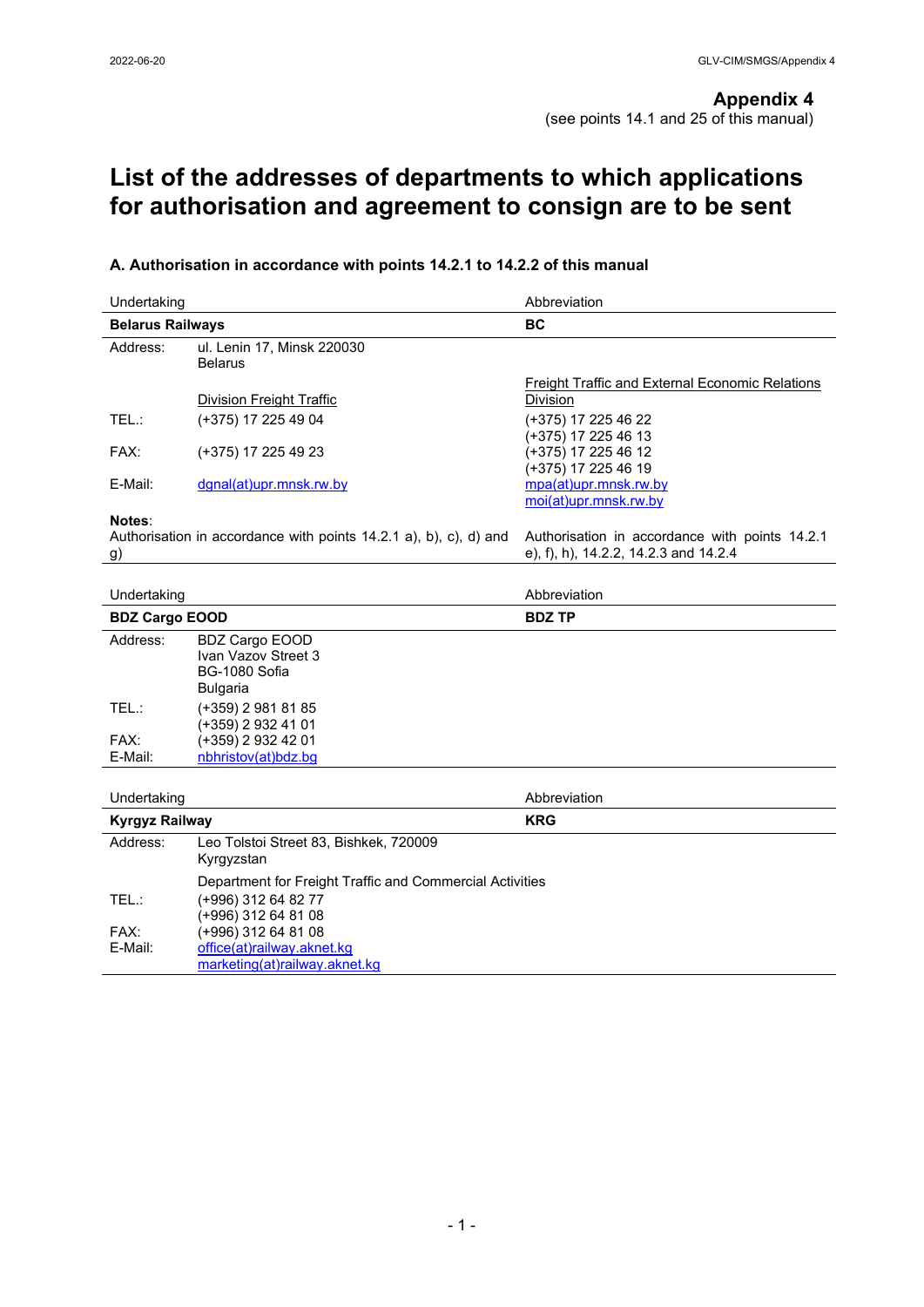| Undertaking                 |                                                                                                                                                                               | Abbreviation                                                                                                                                                                                                       |  |
|-----------------------------|-------------------------------------------------------------------------------------------------------------------------------------------------------------------------------|--------------------------------------------------------------------------------------------------------------------------------------------------------------------------------------------------------------------|--|
| <b>JSC</b> "LTG Cargo"      |                                                                                                                                                                               | <b>LTG Cargo</b>                                                                                                                                                                                                   |  |
| Address:                    | Geležinkelio Str. 16<br>LT-02100 Vilnius<br>Republic of Lithuania                                                                                                             |                                                                                                                                                                                                                    |  |
|                             | Post address: Mindaugo Str. 12,<br>LT-03603 Vilnius                                                                                                                           |                                                                                                                                                                                                                    |  |
| TEL:                        | Republic of Lithuania<br>(+370) 5 202 1515                                                                                                                                    |                                                                                                                                                                                                                    |  |
| E-Mail:                     | info(at)ltgcargo.lt                                                                                                                                                           |                                                                                                                                                                                                                    |  |
| Undertaking                 |                                                                                                                                                                               | Abbreviation                                                                                                                                                                                                       |  |
|                             | Železničná Spoločnosť Cargo Slovakia a.s.                                                                                                                                     | <b>ZSSK CARGO</b>                                                                                                                                                                                                  |  |
| Address:<br>TEL:<br>E-Mail: | Železničná Spoločnosť Cargo Slovakia a.s.<br><b>Department Sales</b><br>Puškinova 3<br>040 01 Košice<br>Slovak Republic<br>(+421) 55 229 5425<br>bucko.vladimir(at)zscargo.sk | <b>Container Handling</b><br>Železničná Spoločnosť Cargo Slovakia a.s.<br><b>Department Sales</b><br>Tomášikova 28B<br>821 01 Bratislava<br>Slovak Republic<br>(+421) 2 2029 7442<br>belak.branislav(at)zscargo.sk |  |
| Undertaking                 |                                                                                                                                                                               | Abbreviation                                                                                                                                                                                                       |  |
|                             | <b>Central Railways a.s.</b>                                                                                                                                                  | <b>Central Railways</b>                                                                                                                                                                                            |  |
| Address:                    | Kriv 21<br>SK-040 01 Košice<br>Slovenská republika                                                                                                                            |                                                                                                                                                                                                                    |  |
| TEL.:<br>FAX:<br>E-Mail:    | (+421) 55 680 181<br>crw@crw.sk                                                                                                                                               |                                                                                                                                                                                                                    |  |
| Undertaking                 |                                                                                                                                                                               | Abbreviation                                                                                                                                                                                                       |  |
| ČD Cargo, a.s.              |                                                                                                                                                                               | <b>CD Cargo</b>                                                                                                                                                                                                    |  |
| Address:                    | Department of Sales Promotion<br>Jankovcova 1569/2c<br>CZ-170 00 Praha 7<br>Czech Republic                                                                                    |                                                                                                                                                                                                                    |  |
| TEL.:                       | (+420) 972 242 255                                                                                                                                                            |                                                                                                                                                                                                                    |  |
| FAX:<br>E-Mail:             | (+420) 972 242 103<br>michal.vitez(at)cdcargo.cz                                                                                                                              |                                                                                                                                                                                                                    |  |
|                             |                                                                                                                                                                               |                                                                                                                                                                                                                    |  |
| Undertaking                 |                                                                                                                                                                               | Abbreviation                                                                                                                                                                                                       |  |
| <b>DB Cargo AG</b>          |                                                                                                                                                                               | <b>DB Cargo</b>                                                                                                                                                                                                    |  |
| Adress:                     | Service Sector Intermodal /<br>Branchenservice Intermodal<br>Jürgen Bootsmann<br>Masurenallee 33, DE-47055 Duisburg                                                           | Please also send a copy of your questions to:<br>DB Cargo AG<br>Commercial Management CIS/Baltic/Asia<br>Frau Yekaterina Ryabushko<br>Bellevuestrasse 3, DE-10785 Berlin                                           |  |
| TEL.:<br>FAX:               | (+49) 203 454 1765<br>(+49) 203 454 1083<br>(+49) 203 454 1063                                                                                                                | (+49) 30 297 54 615<br>(+49) 30 297 54 619                                                                                                                                                                         |  |
| E-Mail:                     | c-ksz-kombinierter-verkehr-<br>dui(at)deutschebahn.com                                                                                                                        | yekaterina.ryabushko(at)deutschebahn.com                                                                                                                                                                           |  |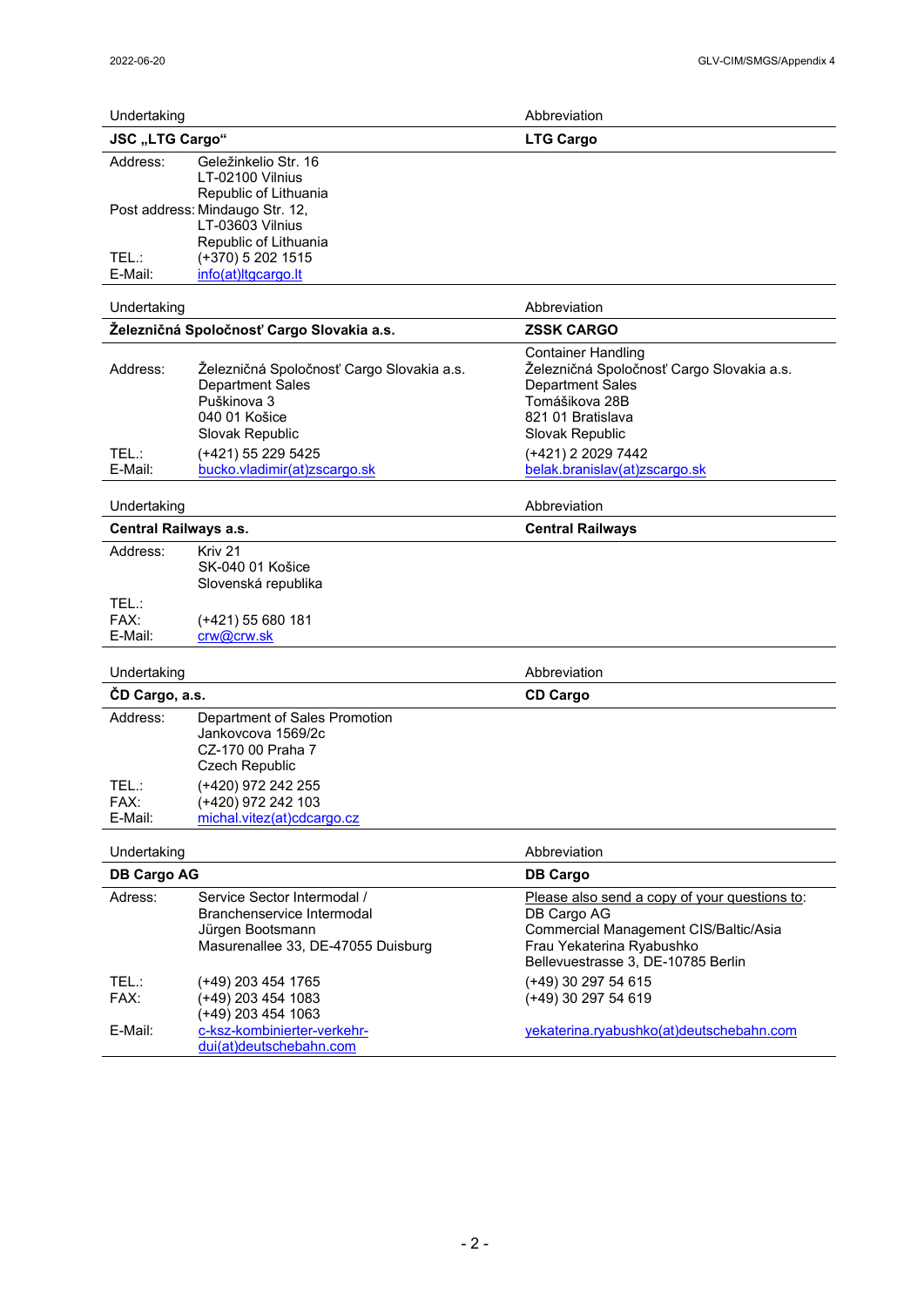| Undertaking<br>DB Cargo Polska S.A. |                                                                                                | Abbreviation                                                                                                                                                                        |  |
|-------------------------------------|------------------------------------------------------------------------------------------------|-------------------------------------------------------------------------------------------------------------------------------------------------------------------------------------|--|
|                                     |                                                                                                | <b>DB Cargo PL</b>                                                                                                                                                                  |  |
| Address:                            | ul Wolności 337<br>Zabrze 41-800, Polska                                                       | Please also send a copy of your questions to:<br>DB Cargo AG<br>Commercial Management CIS/Baltic/Asia<br>Frau Yekaterina Ryabushko<br>Bellevuestrasse 3, DE-10785 Berlin<br>Germany |  |
| TEL.:<br>FAX:<br>E-Mail:            | (+48) 32 788 91 76; (+48) 32 788 91 18<br>(+48) 32 370 19 64<br>dbcargo.pl(at)deutschebahn.com | (+49) 30 297 54 615<br>(+49) 30 297 54 619<br>yekaterina.ryabushko(at)deutschebahn.com                                                                                              |  |

| Undertaking |                                                                                        | Abbreviation |  |
|-------------|----------------------------------------------------------------------------------------|--------------|--|
|             | <b>OAO Russian Railways</b>                                                            | <b>RZD</b>   |  |
| Address:    | RU-107174, Moscow, Novaya-Basmannaya-Street 2<br>International Co-operation Department |              |  |
| TEL.:       | (+7) 499 262 1628<br>(+7) 499 262 6663<br>(+7) 499 262 2880                            |              |  |
| E-Mail:     | rennela(at)center.rzd.ru                                                               |              |  |

# Undertaking **Abbreviation Abbreviation**

| <b>Estonian Railways</b><br>(AS Eesti Raudtee) |                                                                                                       | <b>EVR</b> |  |
|------------------------------------------------|-------------------------------------------------------------------------------------------------------|------------|--|
| Address:                                       | Marketing Department, Estonian Railways plc<br>AS Eesti Raudtee Pikk tn 36, EE-15073 Tallinn, Estonia |            |  |
| TEL.:<br>FAX:<br>E-Mail:                       | (+372) 615 8696<br>(+372) 618 85 99<br>raudtee(at)evr.ee                                              |            |  |

| Undertaking                              |                                                 | Abbreviation |
|------------------------------------------|-------------------------------------------------|--------------|
| Joint Stock Company «Ukrainian Railways» |                                                 | UZ           |
|                                          | Department for Commercial Issues of the JSC UZ  |              |
| Address:                                 | Jerzy Giedroyc Street, 5<br>Kiev 03150, Ukraine |              |
| TEL.:                                    | (+380) 44 465 12 35<br>(+380) 44 465 12 94      |              |
| FAX:<br>E-Mail:                          | (+380) 44 465 12 57<br>cmku(at)lotus.uz.gov.ua  |              |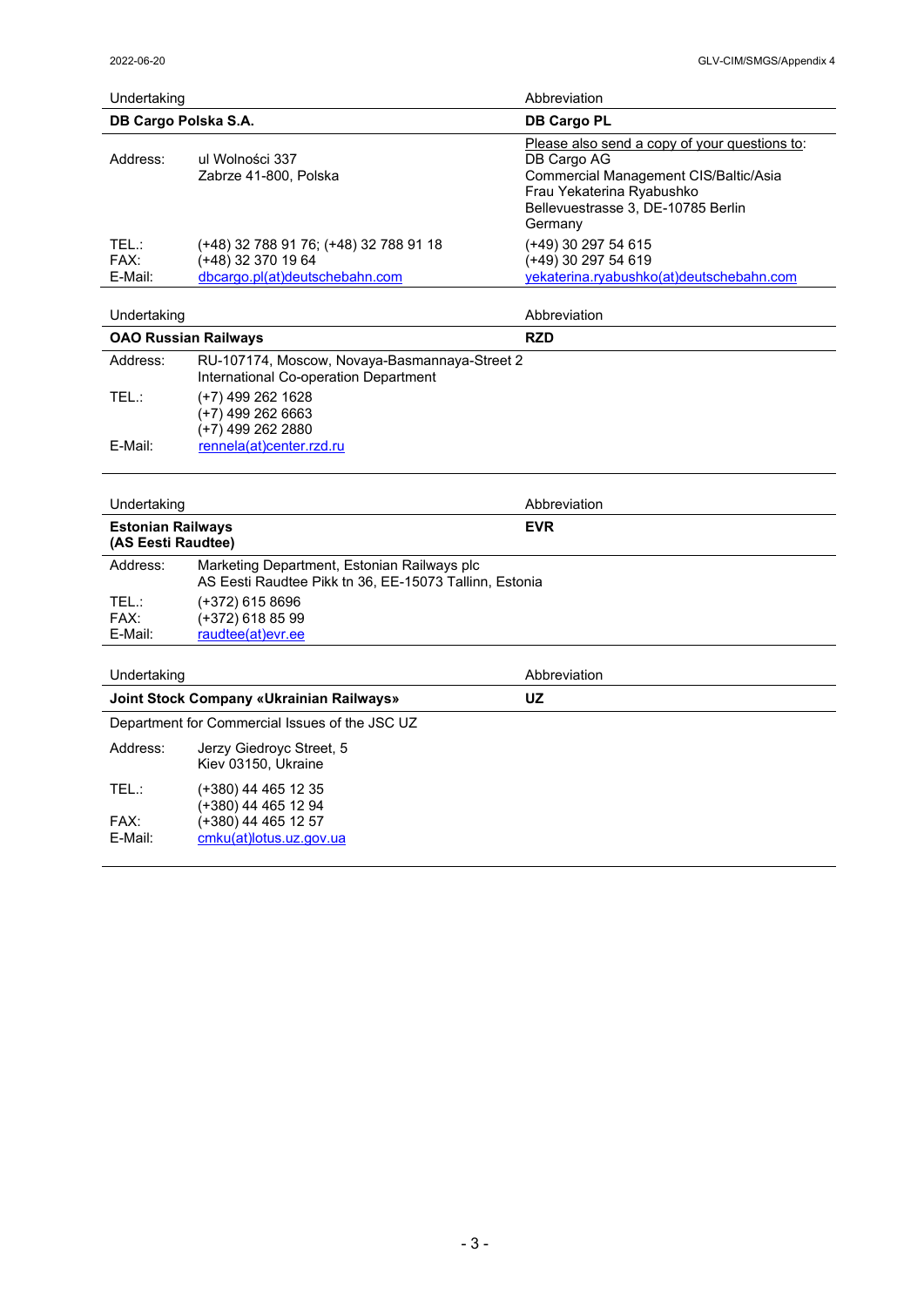| Undertaking<br>PKP Polskie Linie Kolejowe Spółka Akcyjna<br>(PKP Polish Railway Lines Company S.A.) |                                                                                                                                            | Abbreviation<br>PKP PLK S.A. |  |
|-----------------------------------------------------------------------------------------------------|--------------------------------------------------------------------------------------------------------------------------------------------|------------------------------|--|
|                                                                                                     |                                                                                                                                            |                              |  |
| TEL:                                                                                                | (+48) 22 473 35 67<br>(+48) 22 473 27 00                                                                                                   |                              |  |
| FAX:<br>E-Mail:                                                                                     | $(+48)$ 22 473 35 68<br>elzbieta.pawlowska(at)plk-sa.pl                                                                                    |                              |  |
| Notes:                                                                                              | Authorisation in accordance with points $14.2.1$ . a), b), c), d), e)                                                                      |                              |  |
| Undertaking                                                                                         |                                                                                                                                            | Abbreviation                 |  |
|                                                                                                     | PKP Cargo Spółka Akcyjna                                                                                                                   | <b>PKP CARGO S.A.</b>        |  |
| Address:                                                                                            | Bureau of Commercial Policy and Sales Support<br>Department of International Cooperation<br>ul. Grójecka 17,<br>PL-02-021 Warsaw<br>Poland |                              |  |
| TEL:                                                                                                | (+48) 22 391 47 68<br>(+48) 22 391 47 55                                                                                                   |                              |  |
| E-Mail:                                                                                             | Monika.Rutkowska(at)pkpcargo.com<br>Edyta.Przezdziecka(at)pkpcargo.com                                                                     |                              |  |
| Undertaking                                                                                         |                                                                                                                                            | Abbreviation                 |  |
| <b>Liability Company)</b>                                                                           | PKP Linia Hutnicza Szerokotorowa Spółka z o.o.<br>(PKP Broad Gauge Metallurgical Railway Line Limited                                      | PKP LHS Sp. z o.o.           |  |
| Address:                                                                                            | PKP LHS Sp. z o.o.<br>Ul. Szczebrzeska 11, PL-22-400 Zamość<br>Poland                                                                      |                              |  |
|                                                                                                     | Authorisation in accordance with points 14.2.1. e), 14.2.2, 14.2.3 for the section Sławków LHS – Hrubieszów LHS:                           |                              |  |
| TEL:<br>FAX:<br>E-Mail:                                                                             | (+48) 84 532 13 65<br>(+48) 84 532 13 05<br>j.nowak(at)pkp-lhs.pl                                                                          |                              |  |
|                                                                                                     | Authorisation in accordance with points 14.2.1. a), b), c), d) for the section Sławków LHS – Hrubieszów LHS:                               |                              |  |
| TEL:<br>FAX:<br>E-Mail:                                                                             | (+48) 84 532 13 05<br>$(+48)$ 84 532 13 05<br>e.gliwinska(at)pkp-lhs.pl                                                                    |                              |  |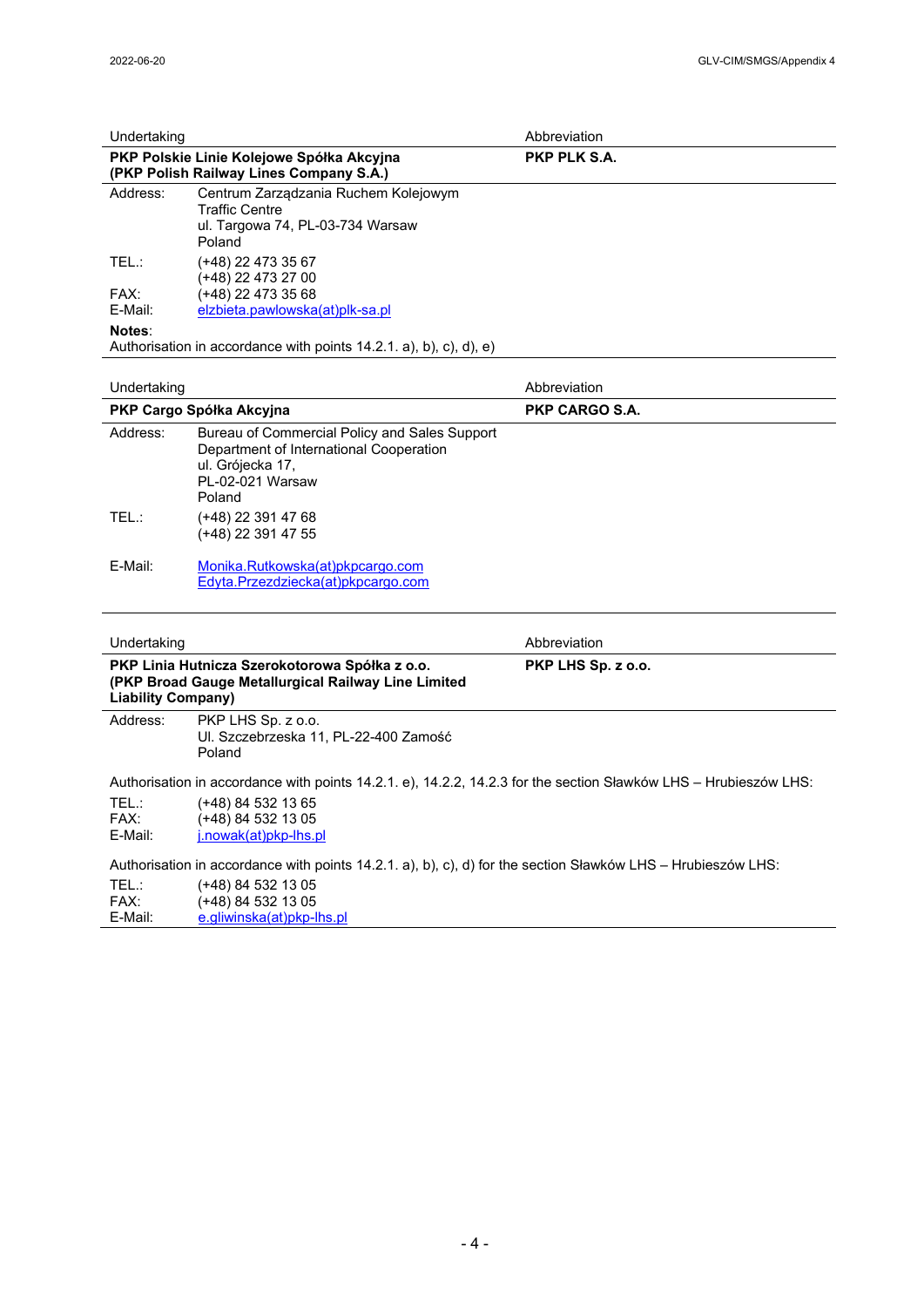$\overline{a}$ 

| Undertaking            |                                                                                        | Abbreviation      |  |
|------------------------|----------------------------------------------------------------------------------------|-------------------|--|
| Bartex limited company | Bartex Spółka z ograniczoną odpowiedzialnością                                         | Bartex Sp. Z o.o. |  |
| Address:               | Chruściel 4, 14-526 Ploskinia, Polska                                                  |                   |  |
| TEL.:<br>FAX:          | (+48) 52 375 88 55<br>(+48) 52 345 30 46                                               |                   |  |
| E-Mail:                | sekretariat(at)bartex-paliwa.pl                                                        |                   |  |
| Note:                  | Authorisation in accordance with point 14.2.1. a) for the section Mamonowo – Chrusciel |                   |  |

| Undertaking                                      |                                                                                                                                             | Abbreviation                                                                                                                                     |
|--------------------------------------------------|---------------------------------------------------------------------------------------------------------------------------------------------|--------------------------------------------------------------------------------------------------------------------------------------------------|
| National Society Rail Freight "CFR Marfă" - S.A. |                                                                                                                                             | <b>CFR Marfă</b>                                                                                                                                 |
| Address:                                         | <b>Traffic Department</b><br><b>Traffic Office</b><br>Bd. Dinicu Golescu, nr. 38,<br>Code postal 010873,<br>Bucharest, sector 1,<br>Romania | Logistic Centre - Customer Service<br>Intermodal Office<br>Bd. Dinicu Golescu, nr. 38,<br>Code postal 010873,<br>Bucharest, sector 1,<br>Romania |
| TEL.:<br>FAX:<br>E-Mail:                         | $+(40)$ 372 840 056<br>$+(40)$ 21 225 11 71<br>victor.nicolescu(at)cfrmarfa.com<br>virginia.pislaru(at)cfrmarfa.com                         | $+(40)$ 21 225 11 95<br>$+(40)$ 21 225 12 95<br>petrica.ioan(at)cfrmarfa.com                                                                     |

# Undertaking **Abbreviation**

| Grup Feroviar Romăn S.A. (GFR) |                                                                   | GFR S.A.                                                            |
|--------------------------------|-------------------------------------------------------------------|---------------------------------------------------------------------|
| Address:                       | Calea Victoriei, no 114, District 1, Bucharest Romania            |                                                                     |
|                                | <b>Operating Department</b><br>Mr Adrian Andon, Operating Manager | <b>Commercial Department</b><br>Mr Amedeo Neculcea, Chief Office    |
| TEL.:<br>FAX:<br>E-Mail:       | (+40) 21 3183090<br>(+40) 21 3183091<br>adrian.andon(at)gfr.ro    | (+40) 21 3183090<br>$(+40)$ 21 3183091<br>amedeo.neculcea(at)qfr.ro |

# Undertaking **Abreviation**

l,

| LDZ CARGO Ltd. |                        | <b>LDZ CARGO</b> |
|----------------|------------------------|------------------|
| Address:       | Dzirnavu lelå 147, k-1 |                  |

|         | Rigå, LV-1050, Lettland |
|---------|-------------------------|
| TFL :   | (+371) 672 34 208       |
| FAX:    | (+371) 672 34 214       |
| E-Mail: | cargo(at) dz. lv        |

| Undertaking              |                                                                                                 | Abbreviation                                                                                                                                       |
|--------------------------|-------------------------------------------------------------------------------------------------|----------------------------------------------------------------------------------------------------------------------------------------------------|
|                          | Rail Cargo Hungaria Zrt.                                                                        | <b>RCH</b>                                                                                                                                         |
| Address:                 | Rail Cargo Hungaria Zrt.<br>Service Center Záhony<br>Europa tér 7.<br>HU-4625 Záhony<br>Hungary | In case of movements not via Záhony<br>(Eperjeske)<br>Rail Cargo Hungaria Zrt.<br>Auftragsmanagement<br>Váci út 92.<br>HU-1133 Budapest<br>Hungary |
| TEL.:<br>FAX:<br>E-Mail: | (+36) 1 513 31 88<br>(+36) 45 425 160<br>RCHUN zahony hatar(at)railcargo.com                    | (+36) 1 512 7423<br>(+36) 1 512 7793<br>istvan.lovei(at)railcargo.hu                                                                               |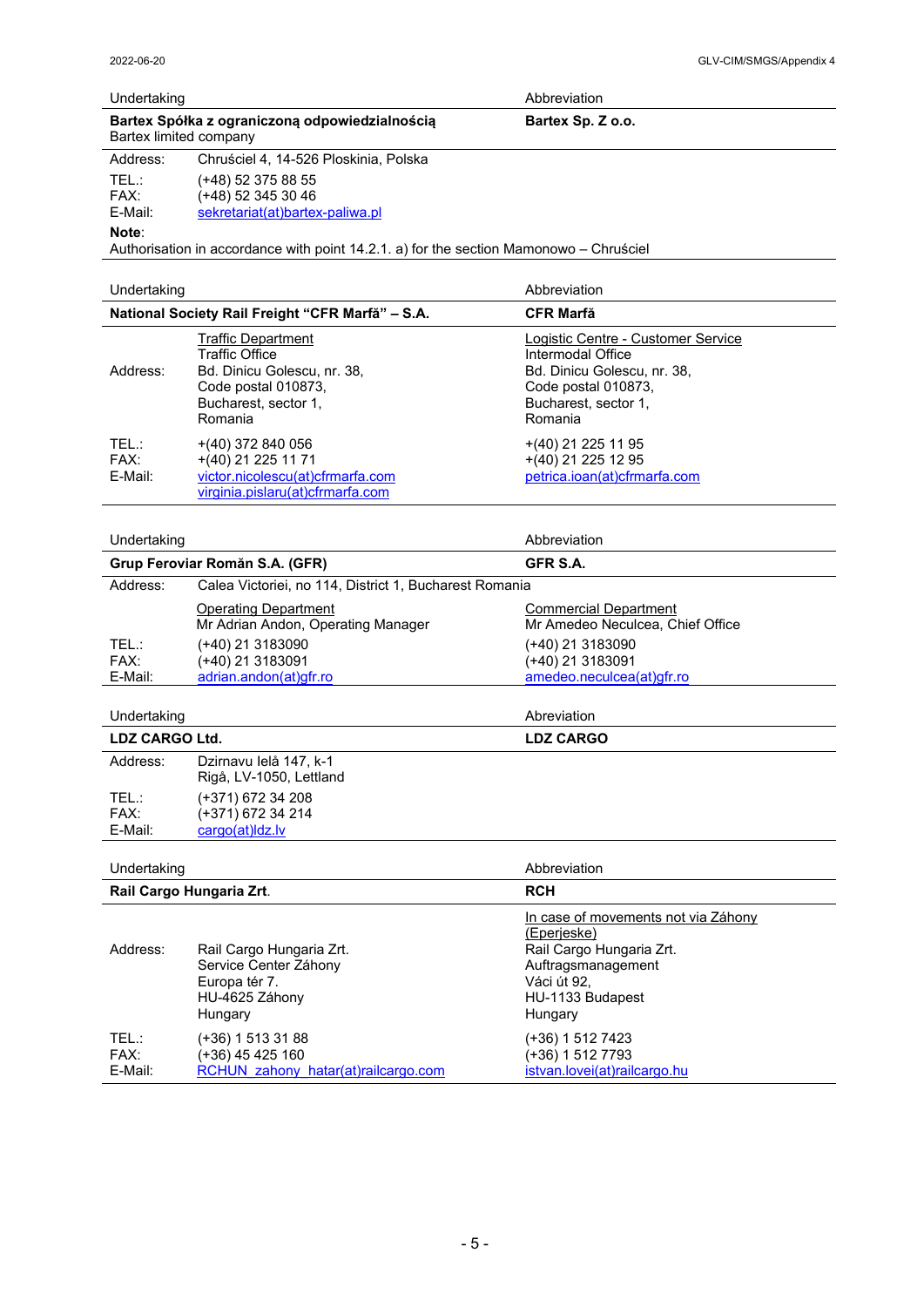| Undertaking              |                                                                                             | Abbreviation                  |
|--------------------------|---------------------------------------------------------------------------------------------|-------------------------------|
| Rail Cargo Carrier Kft.  |                                                                                             | <b>RCC</b>                    |
| Address:                 | Rail Cargo Carrier Kft.<br>Váci út 92, HU-1133 Budapest<br>Hungary                          |                               |
| TEL.:<br>FAX:<br>E-Mail: |                                                                                             |                               |
| Undertaking              |                                                                                             | Abbreviation                  |
| Rail Cargo Austria       |                                                                                             | <b>RCA</b>                    |
| Address:                 | Frau Agnes Stefcikova                                                                       |                               |
| TEL:<br>FAX:<br>E-Mail:  | (+43) 664 215 6949                                                                          |                               |
|                          | agnes.stefcikova(at)railcargo.at                                                            |                               |
| Undertaking              |                                                                                             | Abbreviation                  |
|                          | Slovenian Railways Ltd. (Slovenske železnice, d.o.o.)                                       | SŽ                            |
| Address:                 | SŽ-Tovorni promet, d.o.o. (Freight Transport)<br>Kolodvorska 11<br>SI-1000 Ljubljana        |                               |
| TEL.:<br>FAX:<br>E-Mail: | (+386) 1 291 4319<br>(+386) 1 291 4851<br>stanislav.arnus(at)slo-zeleznice.si               |                               |
| Undertaking              |                                                                                             | Abbreviation                  |
| "Azerbaijan Railways"    | The Closed Joint Stock Company                                                              | <b>AZ</b>                     |
| Address:                 | <b>CARGO Freight Department</b><br>230, Dilara Aliyeva Street<br>AZ-1010 Baku<br>Azerbaijan |                               |
| TEL:                     | (+994) 12 499 4488<br>(+994) 12 499 4705                                                    |                               |
| FAX:                     | (+994) 12 499 6627<br>(+994) 12 499 6067                                                    |                               |
| E-Mail:                  | elmar(at)railway.gov.az                                                                     |                               |
| Undertaking              |                                                                                             | Abbreviation                  |
| <b>SNCF Fret</b>         |                                                                                             | <b>SNCF</b>                   |
| Address:                 | Direction internationale<br>24, rue Villeneuve<br>FR-92583 Clichy<br>France                 |                               |
| TEL:                     | $(+33)$ 1 80 46 25 47                                                                       |                               |
| FAX:<br>E-Mail:          | $(+33)$ 1 80 46 20 50<br>xavier.wanderpepen(at)sncf.fr                                      |                               |
|                          |                                                                                             |                               |
| Undertaking              |                                                                                             | Abbreviation                  |
| перевозки»               | Ltd "KTZ - Freight Transport" / ТОО «КТЖ-Грузовые                                           | Ltd "KTZ-FT" / TOO «KTЖ - ГП» |
| Address:                 | Kazakhstan<br>Kunaeva Street 6<br>010000 Nur-Sultan                                         |                               |
| TEL:                     | (+7) 7172 60 04 01<br>(+7) 7172 60 30 09<br>(+7) 7172 60 30 16                              |                               |
| FAX:<br>E-Mail:          | $(+7)$ 7172 60 04 03<br>www.ktzh-gp.kz                                                      |                               |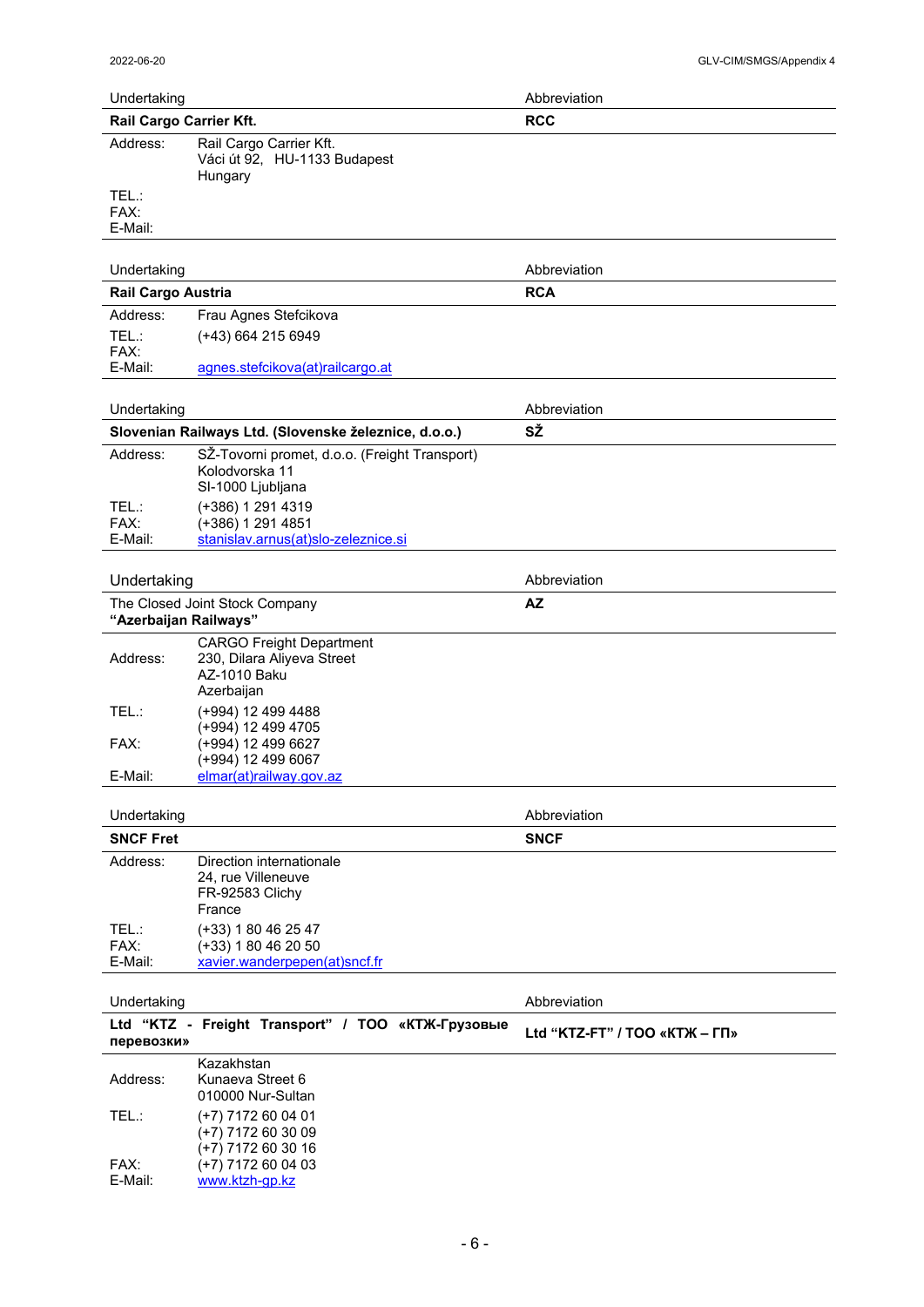| Undertaking                   |                                                                                     | Abbreviation                   |
|-------------------------------|-------------------------------------------------------------------------------------|--------------------------------|
|                               | <b>Baltic Port Rail Mukran GmbH</b>                                                 | <b>BPRM</b>                    |
| Address:                      | Im Fährhafen 1<br>DE-18546 Sassnitz / Neu Mukran                                    |                                |
| TEL:<br>FAX:                  | (+49) 38392 55231<br>$(+49)$ 38392 55240                                            |                                |
| E-Mail:                       | info(at)baltic-rail-mukran.com                                                      |                                |
| Undertaking                   |                                                                                     | Abbreviation                   |
|                               | State Enterprise "Railway of Moldova"                                               | <b>CFM</b>                     |
| Adress:                       | <b>Transport Service</b><br>Republic of Moldova, 2012, Chișinău, Vlaicu Pircalab 48 |                                |
| TEL:                          | (+37) 322 83 42 75<br>$(+37)$ 322 83 49 50                                          |                                |
| FAX:                          | (+37) 322 22 16 28                                                                  |                                |
| E-Mail:                       | ex.im(at)railway.md<br>mzo(at)railway.md                                            |                                |
| Undertaking                   |                                                                                     | Abbreviation                   |
|                               | <b>Closed Joint-Stock Company "South Caucasus Railway"</b>                          | <b>CJSC "SCR"</b>              |
| Adress:                       | 50 Tigran Metsi Avenue<br>Yerevan 0005<br>Republic of Armenia                       |                                |
| TEL:                          | (+374) 10 57 36 30                                                                  |                                |
| FAX:                          | (+374) 10 57 36 30                                                                  |                                |
| E-Mail:                       | mail(at)arway.am                                                                    |                                |
| Undertaking                   |                                                                                     | Abbreviation                   |
|                               | Slovenská železničná dopravná spoločnosť, a.s.                                      | <b>SZDS</b>                    |
| Address:                      | Na Štepnici 1379/1<br>SK-960 01 Zvolen<br>Slovak Republic                           |                                |
| TEL:                          | (+421) 45 52 43 755                                                                 |                                |
| FAX:<br>E-Mail:               | $(+421)$ 45 52 43 777<br>siragi@szds.sk                                             |                                |
|                               |                                                                                     |                                |
| Undertaking                   |                                                                                     | Abbreviation                   |
|                               | <b>AB DFDS Seaways Lithuania</b>                                                    | <b>DFDS Seaways LT</b>         |
| Address:                      | Šaulių str. 19<br>LT-92233 Klaipėda<br>Lithuania                                    |                                |
| TEL.:                         | (+370) 46 395 000                                                                   |                                |
| FAX:<br>E-Mail:               | (+370) 46 395 252<br>info.lt@dfds.com                                               |                                |
|                               |                                                                                     |                                |
| Undertaking                   |                                                                                     | Abbreviation                   |
|                               | Railtrans International, s.r.o.                                                     | <b>Railtrans International</b> |
| Address:                      | Trnavská cesta<br>SK-920 4 Leopoldov<br>Slovak Republic                             |                                |
| Cellphone:<br>FAX:<br>E-Mail: | (+421) 915 291 562<br>$(+421)$ 2 44 45 26 79<br>antalikova@railtrans.eu             |                                |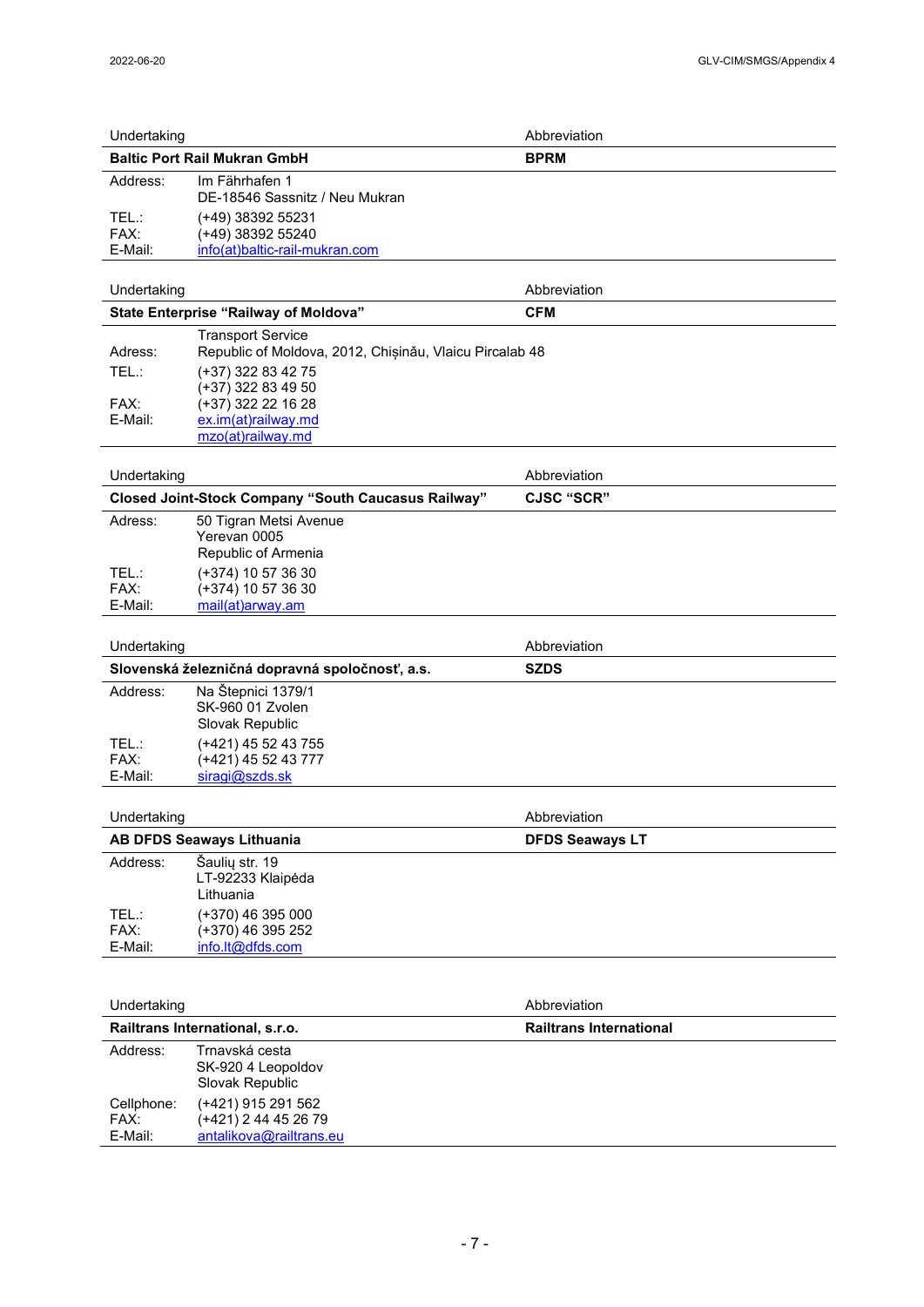| Undertaking               |                                                                                                                                               | Abbreviation        |  |
|---------------------------|-----------------------------------------------------------------------------------------------------------------------------------------------|---------------------|--|
| ERS Railways B.V.         |                                                                                                                                               | <b>ERS Railways</b> |  |
| Address:                  | Waalhaven Zuidzijde 2B,<br>NL-3088 HH Rotterdam<br><b>Netherlands</b>                                                                         |                     |  |
| TEL:<br>FAX:<br>E-Mail:   |                                                                                                                                               |                     |  |
| Undertaking               |                                                                                                                                               | Abbreviation        |  |
| <b>Unicom Ttransit SA</b> |                                                                                                                                               | <b>UTZ</b>          |  |
| Address:                  | Bd. Pipera, nr. 1-IA<br>Corp. A et, 3, 4 si 5<br>077190 Romania                                                                               |                     |  |
| TEL:<br>FAX:<br>E-Mail:   | <b>Traffic Department</b><br>(+4 021) 232 99 48<br>(+4 021) 232 98 85<br>Doru.Podasca(at)unicom-group.ro<br>Adrian.Carausu(at)unicom-group.ro |                     |  |
| Undertaking               |                                                                                                                                               | Abbreviation        |  |
|                           | Prvá Slovenská železničná, a.s.                                                                                                               | <b>PSZ</b>          |  |
| Address:                  | Ružová dolina 10<br>821 09 Bratislava<br><b>SK</b>                                                                                            |                     |  |
| TEL:<br>FAX:<br>E-Mail:   | (+421) 366345654<br>$(+421)$ 366304131<br>masiar@psz.sk                                                                                       |                     |  |
| Undertaking               |                                                                                                                                               | Abbreviation        |  |
| <b>MMV Rail Romania</b>   |                                                                                                                                               | <b>MMV</b>          |  |
| Address:                  | George Cosbuc street no 11 ap. 2<br>400375 Cluj Napoca<br><b>RO</b>                                                                           |                     |  |
| TEL.:<br>FAX:<br>E-Mail:  | (+40) 371 320 425<br>(+40) 371 320 425<br>office@mmvrail.ro                                                                                   |                     |  |
| Undertaking               |                                                                                                                                               | Abbreviation        |  |
| <b>Lineas</b>             |                                                                                                                                               | <b>Lineas</b>       |  |
| Address:                  | Legal dept.<br>Koning Albert II Laan 37<br>1030 Brüssel<br>Belgien                                                                            |                     |  |
| TEL.:<br>FAX:<br>E-Mail:  | (+32) 2 432 90 00<br>(+32) 2 432 90 05<br>info@lineas.net                                                                                     |                     |  |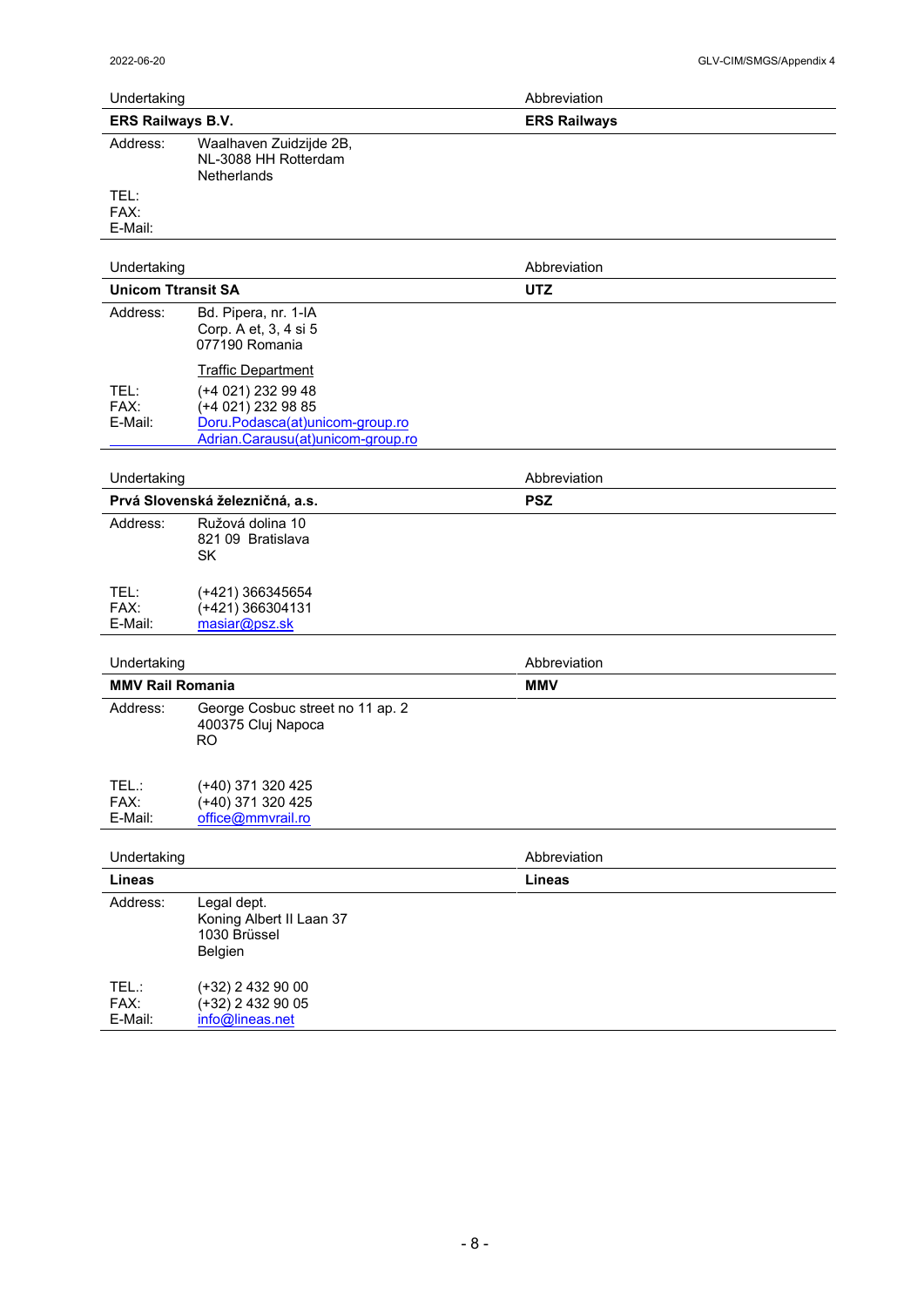E-Mail: <u>Akaki.Gotoshia@railway.ge</u>

Giorgi.Katsitadze@railway.ge

| Undertaking                 |                                                                                                               | Abbreviation |
|-----------------------------|---------------------------------------------------------------------------------------------------------------|--------------|
|                             | Rail Cargo Carrier Bulgaria Ltd.                                                                              |              |
| Address:                    | 43, Bregalnitsa Str<br>1303 Sofia<br><b>Bulgaria</b>                                                          |              |
| TEL:<br>E-Mail:             | (+359) 895 487 507<br>popov.pencho@railcargo.com                                                              |              |
| Undertaking                 |                                                                                                               | Abbreviation |
| Carbo Rail, s.r.o.          |                                                                                                               |              |
| Address:                    | Seberiniho 1<br>821 03 Bratislava<br>Slovakia                                                                 |              |
| TEL:<br>E-Mail:             | (+421) 910 990 133<br>office@carborail.sk                                                                     |              |
|                             |                                                                                                               |              |
| Undertaking                 |                                                                                                               | Abbreviation |
| Mercitalia Rail S.r.l.      |                                                                                                               |              |
| Adress:                     | Massimo Mosca<br>Direzione Commerciale / Customer Service<br>Strada del Portone 265<br>101 37 Torino<br>Italy |              |
| TEL:<br>E-Mail:             | m.mosca@mercitalia.it                                                                                         |              |
| Undertaking                 |                                                                                                               | Abbreviation |
| S.C. ROFERSPED S.A.         |                                                                                                               |              |
| Adress:                     | Truda Str. 98, bl 29A, Tronson 3,<br>Parter, Sector 1,<br>011311 Bucuresti<br>Romania                         |              |
| Tel.:<br>Fax:               | +40 (0) 21 224 14 67/68<br>+40 (0) 21 224 39 05                                                               |              |
| E-Mail:                     | gheorghe.delca@rofersped.ro                                                                                   |              |
| Undertaking                 |                                                                                                               | Abbreviation |
| <b>Georgian Railway JSC</b> |                                                                                                               | <b>GR</b>    |
| Address:                    | Tamar Mepe Ave. 15<br>0112 Tbilisi<br>Georgia                                                                 |              |
| TEL.:                       | +995 32 219 94 03                                                                                             |              |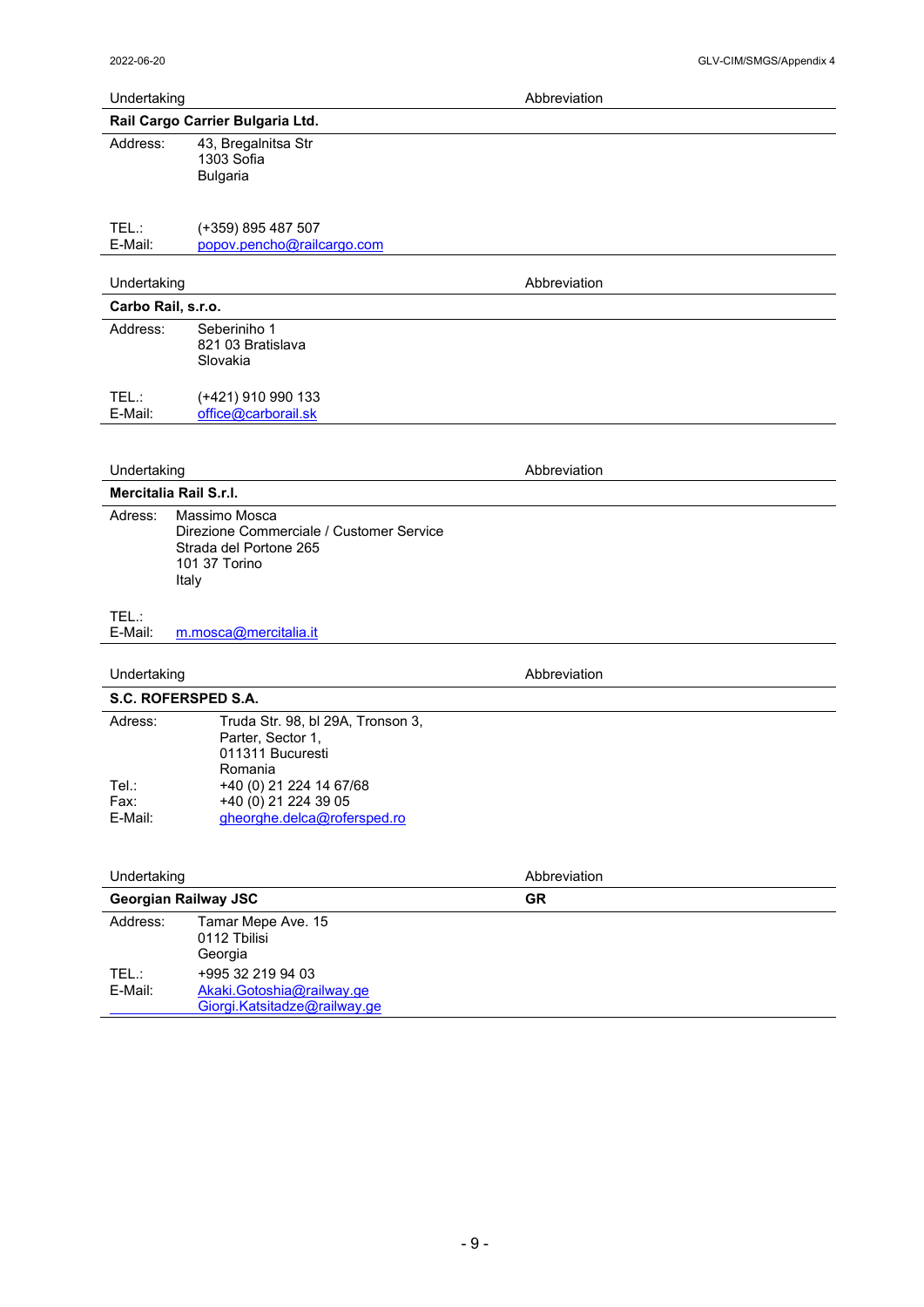|  | Undertaking |
|--|-------------|
|  |             |
|  |             |

|                          | <b>Constantin Grup</b>                                                                     |  |
|--------------------------|--------------------------------------------------------------------------------------------|--|
| Address:                 | Apele Vii Str. 2B, Block 310, Sc.3, Ap. 24<br><b>Bukarest Sector 6</b><br>Romania          |  |
| TEL.:<br>FAX:<br>E-Mail: | (+40) 214 346 808<br>(+40) 214 341 543<br>constantingrup@yahoo.com<br>office@locomotive.ro |  |

Abbreviation

#### Undertaking **Abbreviation Abbreviation**

|                          | <b>CER FERSPED S.A.</b>                                          |              |  |
|--------------------------|------------------------------------------------------------------|--------------|--|
| Address:                 | Comana Street 11, Sector 1<br>011273 Bucharest<br>Romania        |              |  |
| TEL.:<br>FAX:<br>E-Mail: | (+40) 31 424 01 17<br>(+40) 31 424 01 17<br>office@cerfersped.ro |              |  |
| Undertaking              |                                                                  | Abbreviation |  |

# $I \cap R$

| 1.G. Rail, S.ľ.O.        |                                                          |  |   |  |  |
|--------------------------|----------------------------------------------------------|--|---|--|--|
| Address:                 | Na Štepnici 1379/1,<br>960 01 Zvolen,<br>Slovak republic |  |   |  |  |
| TEL.:<br>FAX:<br>E-Mail: | +421-45-5243773<br>+421-45-5243777<br>igrail@igrail.sk   |  |   |  |  |
| .                        |                                                          |  | . |  |  |

| Jndertakınd                                    | reviation<br>-------<br>שר |
|------------------------------------------------|----------------------------|
| Corporation "Chinese P<br>State<br>. Railwavs" | .<br>᠁                     |
|                                                |                            |

Service: Department for the International Cooperation Address:<br>TEL.: TEL.: +86-10-51841285, 51841865<br>FAX: +86-1051847885 FAX: +86-1051847885<br>E-Mail: jihua@rails.cn, lia [jihua@rails.cn](mailto:jihua@rails.cn), [lianyunchu@rails.cn](mailto:lianyunchu@rails.cn)

**Note**: Authorisation is coordinated by telegram

| Undertaking                   |                                                                                                  | Abbreviation |  |
|-------------------------------|--------------------------------------------------------------------------------------------------|--------------|--|
| Bremer Reederei GmbH & Co. KG |                                                                                                  | <b>BREB</b>  |  |
| Address:                      | <b>BREB GmbH &amp; Co.KG</b><br>Havenhostel Cuxhaven<br>Kpt.-Alexander-Str. 16<br>27472 Cuxhaven |              |  |
| TEL.:<br>FAX:<br>E-Mail:      | +49 421 32 278 -22<br>+49 421 32 278-78<br>arne-ehlers(at)breb.de                                |              |  |

### Undertaking **Abbreviation**

#### **United Railways SRL** Adress: s. Sloboziei, km - 4, depozit nr. Cadastral 1922/2/3 C6 Giurgiu Romania TEL.: +40726791492<br>E-Mail: office(at)unitedr [office\(at\)unitedrailways.ro](mailto:office@unitedrailways.ro)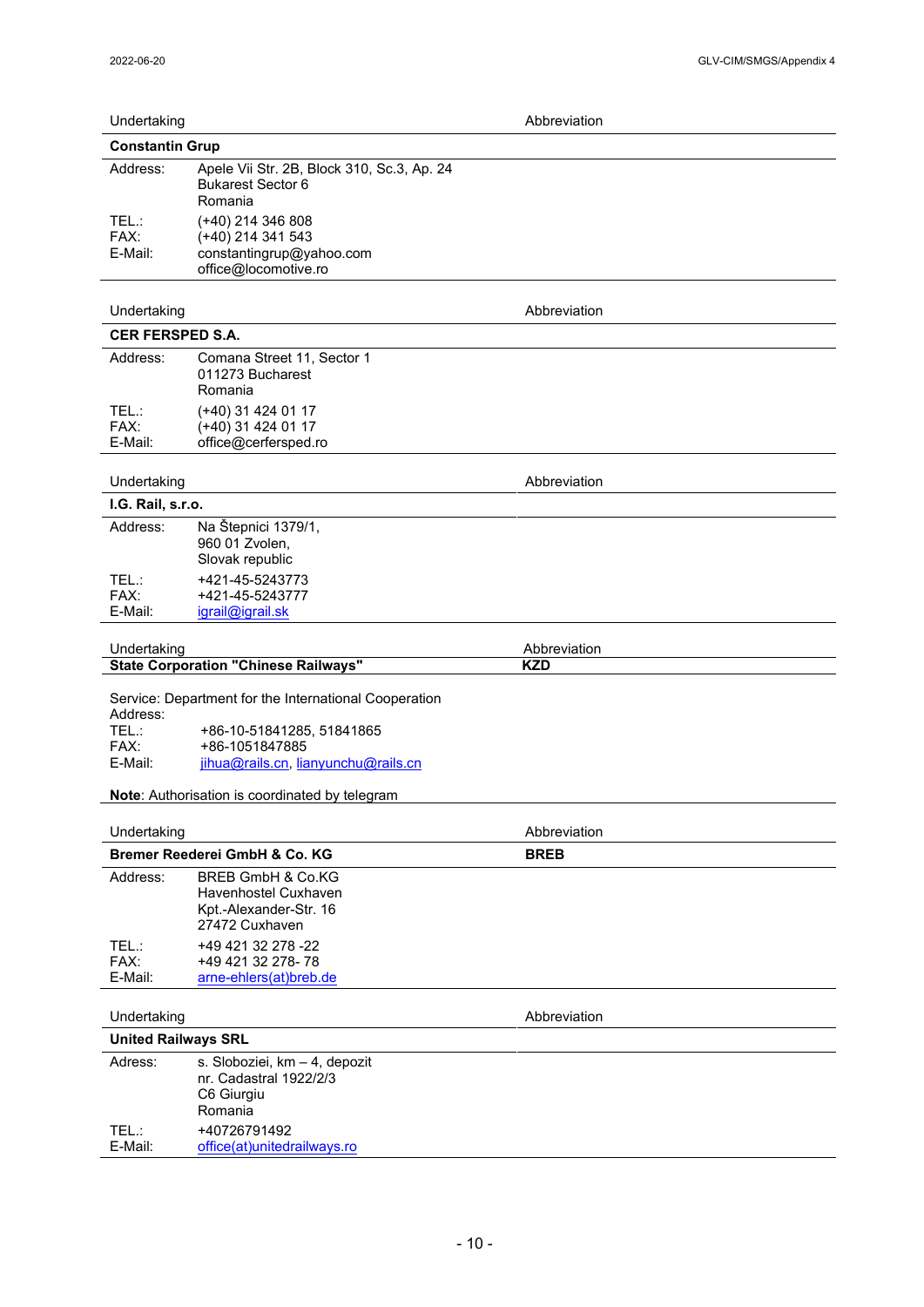| Undertaking                |                                                                   | Abbreviation |  |
|----------------------------|-------------------------------------------------------------------|--------------|--|
| <b>OSJC "Demiryollary"</b> |                                                                   | <b>TRK</b>   |  |
|                            | Freight and commercial operations management                      |              |  |
| Adress:                    | Saparmurat Turkmenbashi Str. 7<br>Ashgabat 744007<br>Turkmenistan |              |  |
| TEL.:<br>FAX:<br>E-Mail:   | +993 12 940813<br>+993 12 383607<br>tde(at)online.tm              |              |  |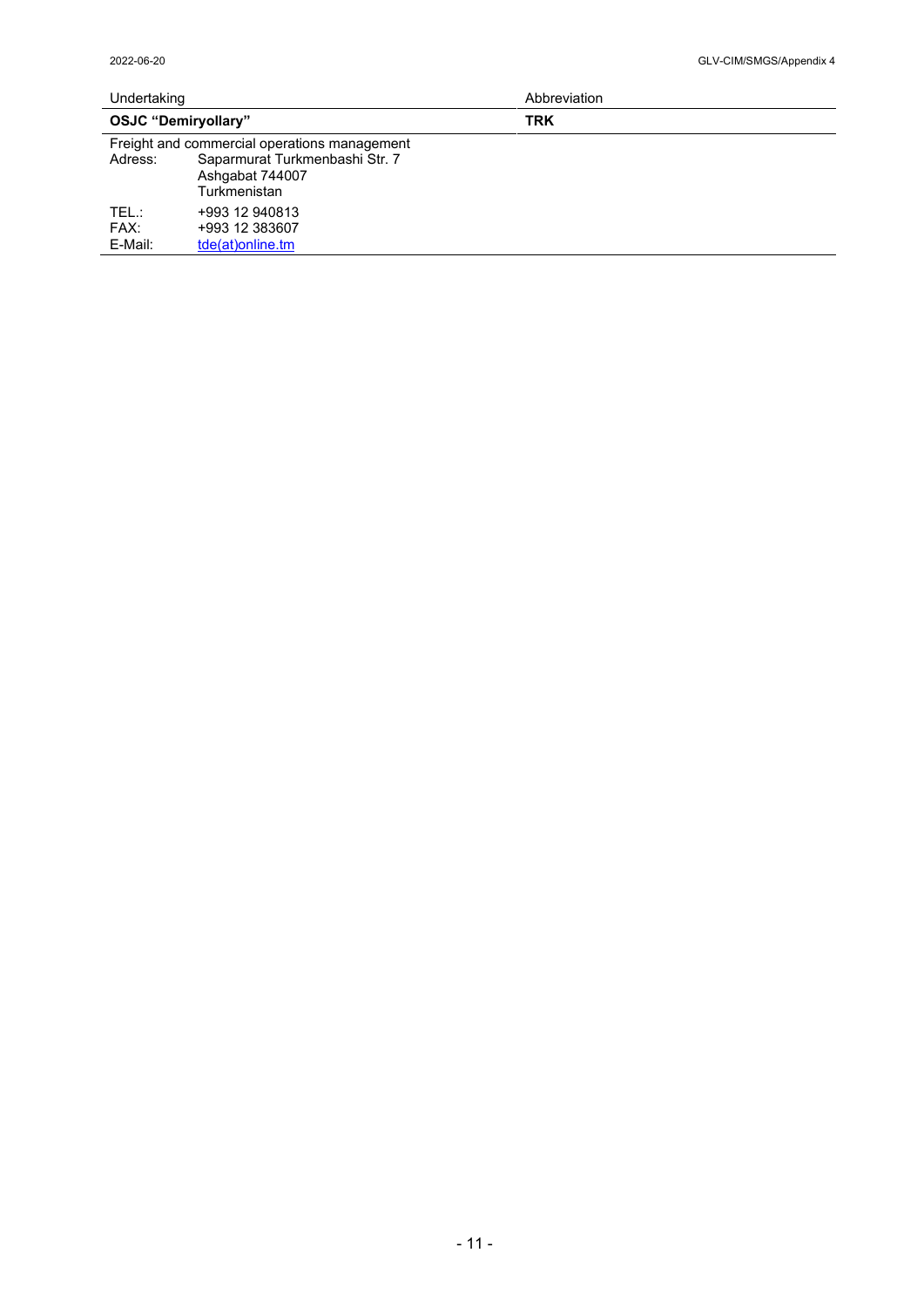# **B. Authorisation in accordance with point 14.3.1 of the GLV-CIM/SMGS manual**

| Undertaking           |                                                                                                                                            | Abbreviation      |
|-----------------------|--------------------------------------------------------------------------------------------------------------------------------------------|-------------------|
| <b>BDZ Cargo EOOD</b> |                                                                                                                                            | <b>BDZ TP</b>     |
| Address:              | <b>BDZ Cargo EOOD</b><br>Ivan Vazov Street 3<br>BG-1080 Sofia<br>Bulgaria                                                                  |                   |
| TEL:                  | (+359) 2 981 81 85<br>(+359) 2 932 41 01                                                                                                   |                   |
| FAX:<br>E-Mail:       | (+359) 2 932 42 01<br>nbhristov(at)bdz.bg                                                                                                  |                   |
|                       | Undertaking (Infrastructure manager)                                                                                                       | Abbreviation      |
|                       | PKP Polskie Linie Kolejowe Spółka Akcyjna<br>(PKP Polish Railway Lines Company S.A.)                                                       | PKP PLK S.A.      |
| Address:              | Centrum Zarządzania Ruchem Kolejowym<br><b>Traffic Centre</b><br>Ul. Targowa 74, PL-03-734 Warsaw<br>Poland                                |                   |
| TEL:                  | (+48) 22 473 35 67<br>(+48) 22 473 27 00                                                                                                   |                   |
| FAX:<br>E-Mail:       | (+48) 22 473 35 68<br>elzbieta.pawlowska(at)plk-sa.pl<br>id.nadzwyczajne@plk-sa.pl                                                         |                   |
| Notes:                | Only applies to exceptional consignments.                                                                                                  |                   |
|                       |                                                                                                                                            |                   |
| Undertaking           |                                                                                                                                            | Abbreviation      |
|                       | PKP Cargo Spółka Akcyjna                                                                                                                   | PKP CARGO S.A.    |
| Address:              | Bureau of Commercial Policy and Sales Support<br>Department of International Cooperation<br>ul. Grójecka 17,<br>PL-02-021 Warsaw<br>Poland |                   |
| TEL:                  | (+48) 22 391 47 68<br>(+48) 22 391 47 55                                                                                                   |                   |
| E-Mail:               | Monika.Rutkowska(at)pkpcargo.com<br>Edyta.Przezdziecka(at)pkpcargo.com                                                                     |                   |
| Notes:                | Does not apply to exceptional consignments                                                                                                 |                   |
|                       |                                                                                                                                            |                   |
| Undertaking           |                                                                                                                                            |                   |
|                       | <b>Branch "Center of transport logistics"</b><br><b>JSC "Ukrainian Railways"</b>                                                           | <b>Branch CTL</b> |
| Address:              | Fedorova Street 32, Kiev,<br>MSP 03038, Ukraine                                                                                            |                   |

FAX: (+380) 44 465 13 31 (+380) 44 406 93 88 E-Mail: <u>uslovia(at)utlc-uz.com</u> sprotsenko@utlc-uz.com y.andriychuk(at)lotus.uz.gov.ua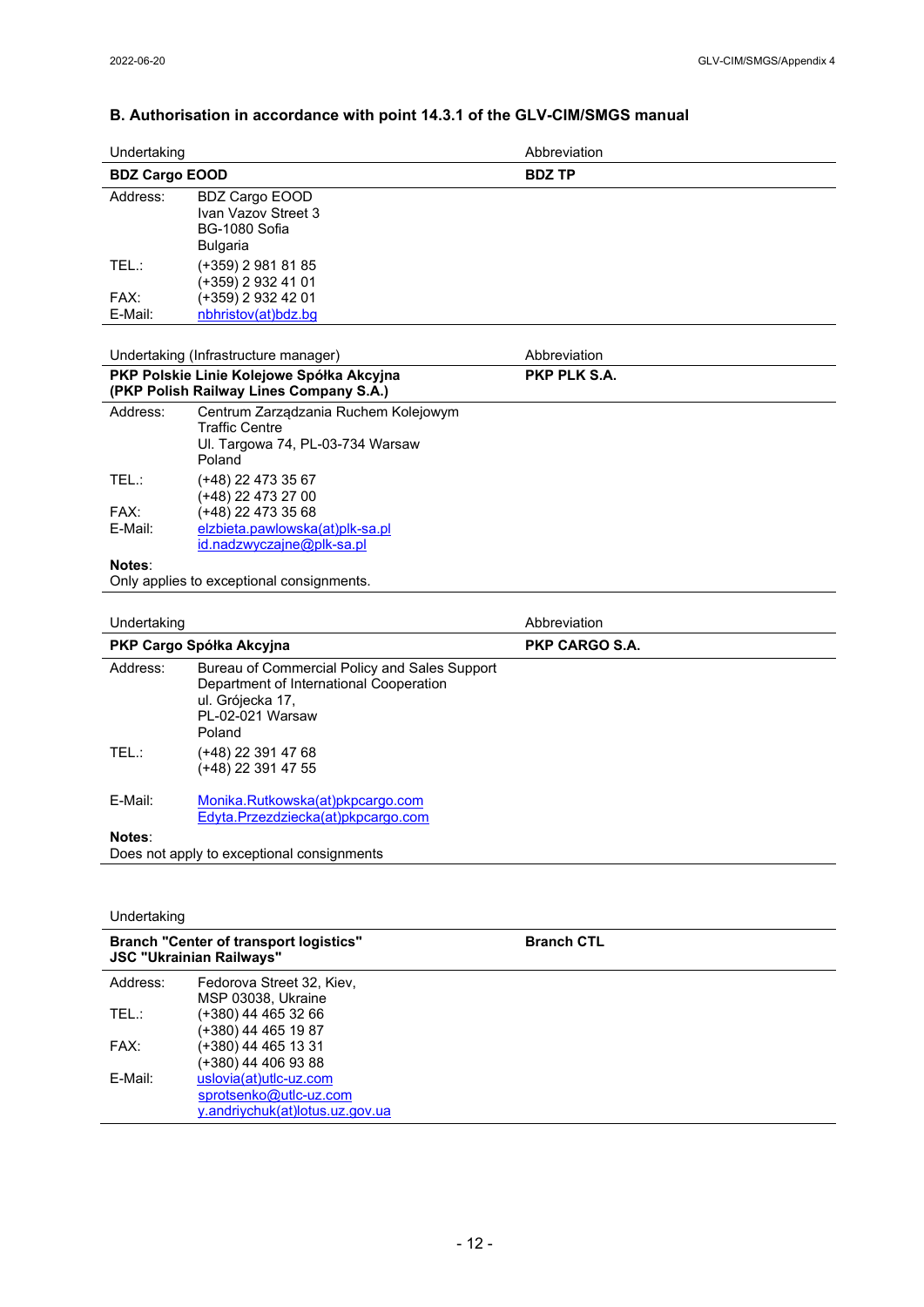| Undertaking                                                                                                                        |                                                                                                                                             | Abbreviation                                                                                                                                     |  |
|------------------------------------------------------------------------------------------------------------------------------------|---------------------------------------------------------------------------------------------------------------------------------------------|--------------------------------------------------------------------------------------------------------------------------------------------------|--|
| PKP Linia Hutnicza Szerokotorowa Spółka z o.o.<br>(PKP Broad Gauge Metallurgical Railway Line Limited<br><b>Liability Company)</b> |                                                                                                                                             | PKP LHS Sp. z o.o.                                                                                                                               |  |
| Address:                                                                                                                           | PKP LHS Sp. z o.o.<br>Ul. Szczebrzeska 11, PL-22-400 Zamość<br>Poland                                                                       |                                                                                                                                                  |  |
|                                                                                                                                    | Authorisation for the section Sławków LHS - Hrubieszów LHS with exception to exceptional consignements:                                     |                                                                                                                                                  |  |
| TEL:<br>FAX:<br>E-Mail:                                                                                                            | (+48) 84 532 13 65<br>$(+48)$ 84 532 13 05<br>j.nowak(at)pkp-lhs.pl                                                                         |                                                                                                                                                  |  |
|                                                                                                                                    | Authorisation for exceptional consignments for the section Sławków LHS -Hrubieszów LHS                                                      |                                                                                                                                                  |  |
| TEL:<br>FAX:<br>E-Mail:                                                                                                            | (+48) 84 532 13 05<br>(+48) 84 532 13 05<br>e.gliwinska(at)pkp-lhs.pl                                                                       |                                                                                                                                                  |  |
| Undertaking                                                                                                                        |                                                                                                                                             | Abbreviation                                                                                                                                     |  |
|                                                                                                                                    | National Society Rail Freight "CFR Marfă" - S.A.                                                                                            | <b>CFR Marfă</b>                                                                                                                                 |  |
| Address:                                                                                                                           | <b>Traffic Department</b><br><b>Traffic Office</b><br>Bd. Dinicu Golescu, nr. 38,<br>Code postal 010873,<br>Bucharest, sector 1,<br>Romania | Logistic Centre - Customer Service<br>Intermodal Office<br>Bd. Dinicu Golescu, nr. 38,<br>Code postal 010873,<br>Bucharest, sector 1,<br>Romania |  |
| TEL.:<br>FAX:<br>E-Mail:                                                                                                           | $+(40)$ 372 840 056<br>+(40) 21 225 11 71<br>victor.nicolescu(at)cfrmarfa.com<br>virginia.pislaru(at)cfrmarfa.com                           | +(40) 21 225 11 95<br>+(40) 21 225 12 95<br>petrica.ioan(at)cfrmarfa.com                                                                         |  |
| Undertaking                                                                                                                        |                                                                                                                                             | Abbreviation                                                                                                                                     |  |
| <b>JSC</b> "LTG Cargo"                                                                                                             |                                                                                                                                             | <b>LTG Cargo</b>                                                                                                                                 |  |
| Address:                                                                                                                           | Geležinkelio Str. 16<br>LT-02100 Vilnius<br>Republic of Lithuania                                                                           |                                                                                                                                                  |  |
|                                                                                                                                    | Post address: Mindaugo Str. 12,<br>LT-03603 Vilnius<br>Republic of Lithuania                                                                |                                                                                                                                                  |  |
| TEL:<br>E-Mail:                                                                                                                    | (+370) 5 202 1515<br>cargo(at)litrail.lt                                                                                                    |                                                                                                                                                  |  |
| Undertaking                                                                                                                        |                                                                                                                                             | Abbreviation                                                                                                                                     |  |
|                                                                                                                                    | Rail Cargo Hungaria Zrt.                                                                                                                    | <b>RCH</b>                                                                                                                                       |  |
| Address:                                                                                                                           | Rail Cargo Hungaria Zrt.<br>Service Center Záhony<br>Europa tér 7.                                                                          | In case of movements not via Záhony<br><u>(Eperjeske)</u><br>Rail Cargo Hungaria Zrt.<br>Auftragsmanagement<br>Váci út 92,                       |  |

|         | $L$ ulupa iti $L$ .                 | vau ur oz.                   |  |
|---------|-------------------------------------|------------------------------|--|
|         | HU-4625 Záhony                      | HU-1133 Budapest             |  |
|         | Hungary                             | Hungary                      |  |
| TEL.:   | $(+36)$ 1 513 31 88                 | $(+36)$ 1 512 7423           |  |
| FAX:    | (+36) 45 425 160                    | $(+36)$ 1 512 7793           |  |
| E-Mail: | RCHUN zahony hatar(at)railcargo.com | istvan.lovei(at)railcargo.hu |  |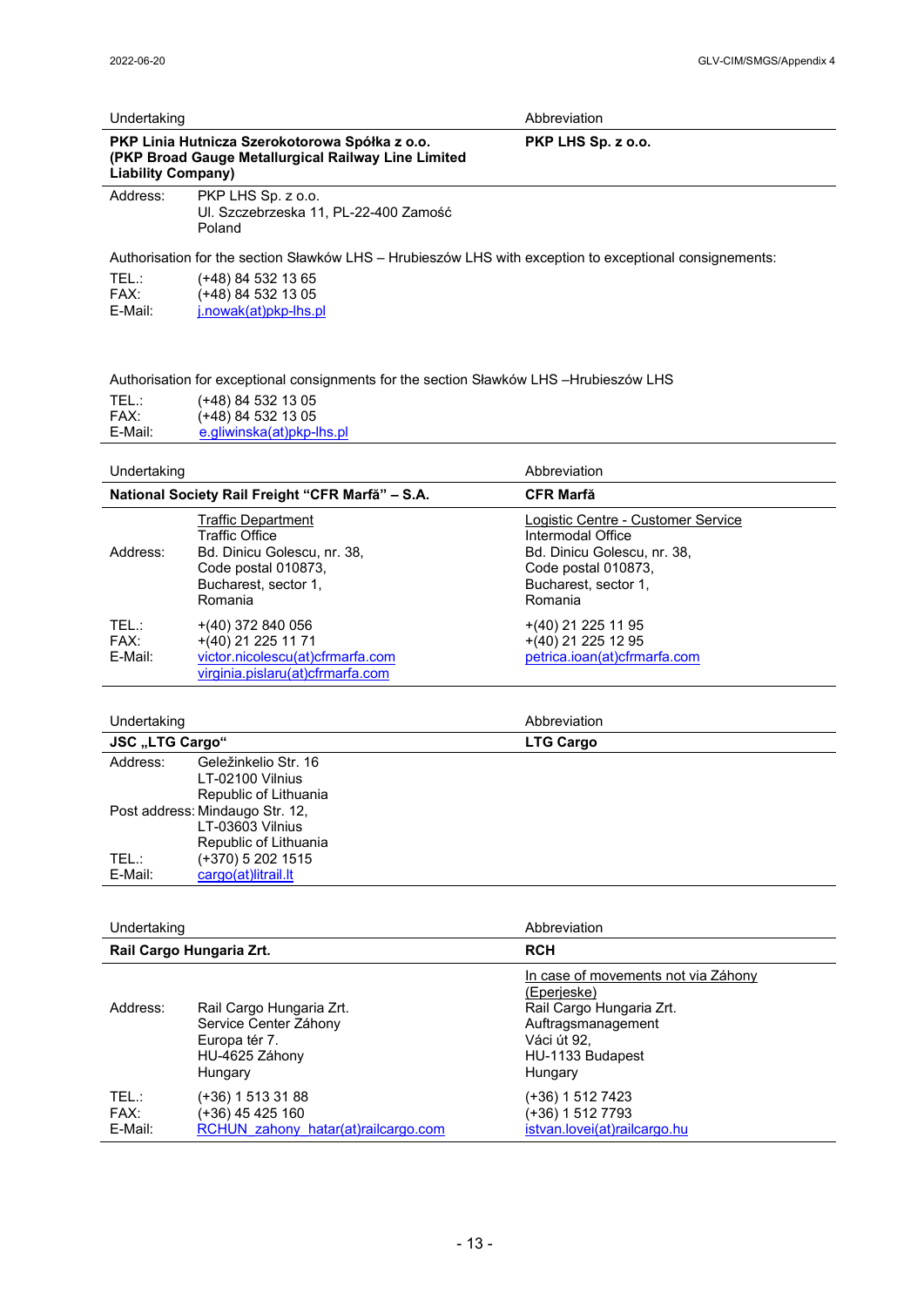| Undertaking             |                                                                                                  | Abbreviation  |
|-------------------------|--------------------------------------------------------------------------------------------------|---------------|
| "Azerbaijan Railways"   | The Closed Joint Stock Company                                                                   | <b>AZ</b>     |
| Address:                | <b>CARGO Freight Department</b><br>230, Dilara Aliyeva Street<br>AZ-1010 Baku<br>Azerbaijan      |               |
| TEL:                    | (+994) 12 499 4488<br>(+994) 12 499 4705                                                         |               |
| FAX:                    | (+994) 12 499 6627<br>(+994) 12 499 6067                                                         |               |
| E-Mail:                 | elmar(at)railway.gov.az                                                                          |               |
| Undertaking             |                                                                                                  | Abbreviation  |
|                         | <b>Baltic Port Rail Mukran GmbH</b>                                                              | <b>BPRM</b>   |
| Address:                | Im Fährhafen 1<br>DE-18546 Sassnitz / Neu Mukran                                                 |               |
| TEL:<br>FAX:<br>E-Mail: | (+49) 38392 55231<br>(+49) 38392 55240<br>info(at)baltic-rail-mukran.com                         |               |
| Undertaking             |                                                                                                  | Abbreviation  |
| LOTOS Kolej Sp. Z o.o   |                                                                                                  | <b>LOTOS</b>  |
| Address:                | Mihalki Str. 25<br>80-716 Gdansk<br>Poland                                                       |               |
| TEL:                    | +48 58 308 77 35                                                                                 |               |
| FAX:<br>E-Mail:         | +48 58 308 76 76<br>lotoskolej@lotoskolej.pl,                                                    |               |
|                         | Note: Authorisation of exceptional consignments                                                  |               |
| Undertaking             |                                                                                                  | Abbreviation  |
|                         | Bremer Reederei GmbH & Co. KG                                                                    | <b>BREB</b>   |
| Address:                | <b>BREB GmbH &amp; Co.KG</b><br>Havenhostel Cuxhaven<br>Kpt.-Alexander-Str. 16<br>27472 Cuxhaven |               |
| TEL.:<br>FAX:           | +49 421 32 278 -22<br>+49 421 32 278-78                                                          |               |
| E-Mail:                 | arne-ehlers(at)breb.de                                                                           |               |
|                         |                                                                                                  |               |
| Undertaking             |                                                                                                  | Abbreviation  |
|                         | Raił Cargo Carrier - Poland spółka z o.o.                                                        | <b>RCC-PL</b> |
| Address:                | Al. Jerozolimskie 125/127, 501<br>02-017 Warsaw                                                  |               |

|         | Poland                       |
|---------|------------------------------|
| TFL :   | +48 22 299 02 30             |
| FAX:    |                              |
| F-Mail: | Info.rcc.pl(at)railcargo.com |
|         | dyspozytura(at)railcargo.com |

### **Notes**:

Authorisation for exceptional consignments